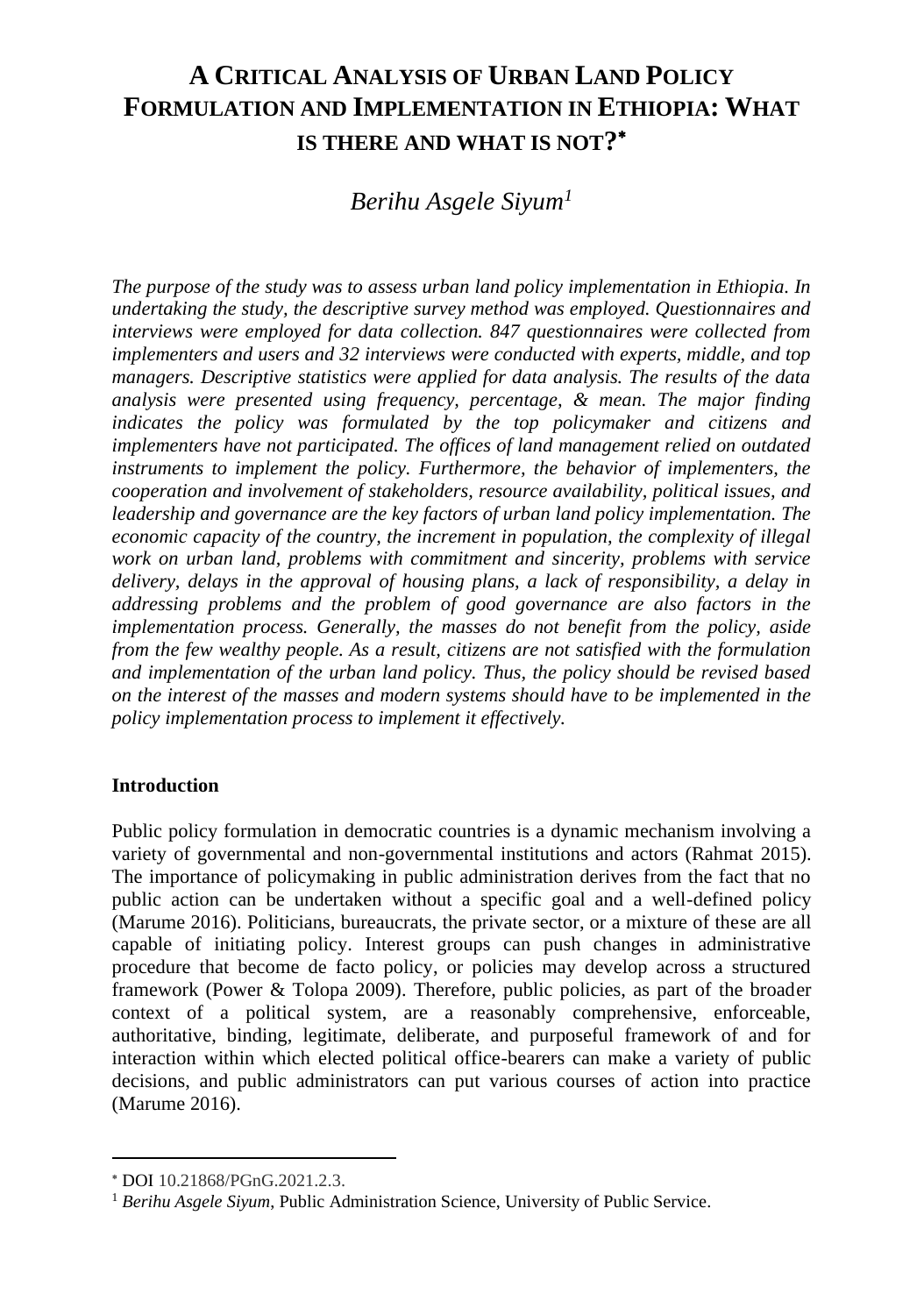Any government's ultimate goal is to improve the quality of life for its people while also promoting growth and development. The achievement of these noble objectives means that the public bureaucracy not only formulates policies, but also implements them efficiently (Ugwuanyi & Chukwuemeka 2013). In order to achieve the policy goal, the public sector bears the burden and obligation of policy implementation (Ezeani 2003). A well-crafted policy is important for effective policy implementation (Rahmat 2015). The policy implementation stage is an operational period in which policy is actually put into action in the hopes of solving a public issue (Theodoulou  $&$  Kofinis 2004). Policy objectives can only be met if an appropriate implementation and control mechanism is in place (Rahmat 2015).

*"In principle, the effective implementation of public policies determine, the level of provision of social services, the level of industrialization, the available employment opportunities, the size of social security, the creation of social and economic inequality, the availability of financial services for economic activities, the availability of health facilities, and the level of educational development"* (Ugwuanyi and Chukwuemeka 2013). Successful policy implementation also necessitates the assistance of a champion or advocate who can assist in securing appropriate resources and motivating employees to provide opportunities for physical activity (Salvesen et al. 2008). Moreover, the quality of a policy is just as good as how well it is implemented (Rahmat 2015). The execution of policies is difficult. Controlled experiments are unlikely to reflect realworld implementation scenarios, and given the nature of the field, controlled experiments are unlikely to be representative of real-world implementation scenarios (Signé 2017).

Generally speaking, the ruling party's philosophy and political strategy shape policy formation and implementation in Ethiopia, the political and logistic realities of governing such a large and complex country, the influence of key players (including the international community), and the lack of capacity at all levels of government (Taylor  $\&$ Teshome 2007). Moreover, Vaughan and Tronvoll (Vaughan & Tronvoll 2003) said that Ethiopia has a less systematic, less consultative and top-down policy formulation process. However, some researchers and the ruling party argue that the public policies are well and brilliantly formulated but ineffectively implemented. As a result, public policies fail to achieve the objectives for which they were designed. Wide gaps are evident between policy goals and what is obtained on the ground due to ineffective implementation.

Urban development is influenced by urban land policy (Zewdu & Malek 2010). *"The most effective way of gaining an insight into the urban land development policies is to evaluate the process of policy implementation. Efforts should be made to foster a better understanding of urban growth through policy evaluation in the fields of urban growth and expansion. Post-implementation evaluation can teach us much about this, particularly in those developing countries experiencing extreme problems. It can suggest alternative approaches to urban land"* (Azizi 1998).

Therefore, a critical analysis on formulating and implementing the urban policy of Ethiopia is timely. Urban land is the area most exposed to conflict and fraught with the complications of management in Ethiopia because it is a major socio-economic asset and the dispute over who controls the land, which is similar to the issue of who controls power, has played a big role in Ethiopia's past and may continue to do so in the future (Melkamu and Shewakena 2010). Therefore, this study comes up with findings on the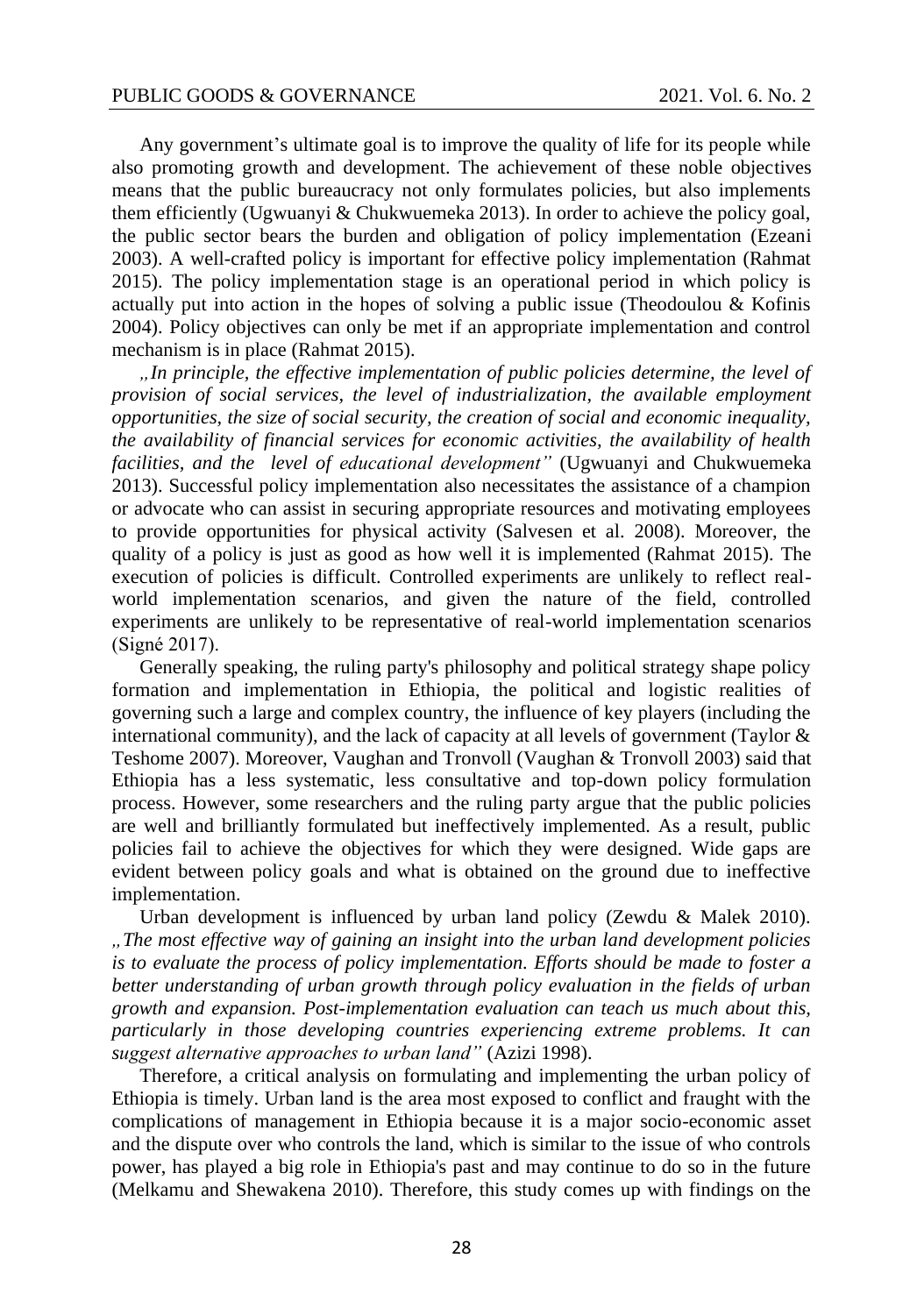practice of urban land policy formulation, its implementations and its key factors. Finally, the questions of what is there for urban land policy formulation and implementation and what are not were answered in this study. The following specific questions were addressed in this study: How was the urban land policy formulation process in Ethiopia? What seems to be the implementing process of urban land policy in Ethiopia? What are the factors influencing the urban land policy implementation in Ethiopia?

## **1. Methods**

This study employed a descriptive survey method. This method was selected because the nature of the problem requires a wide ambit of description and investigation. The study is descriptive because it helps to make a detailed analysis of existing phenomena with the intent of employing data to justify current conditions. Both primary and secondary data sources were employed in this study. Data from the primary data source was collected using key informant interviews and questionnaires. Moreover, the secondary data studies on policy implementation were analyzed. Data gained from primary and secondary sources was triangulated. Within the method of triangulation, data triangulation and theory triangulation were both employed. The primary and secondary data were analyzed mainly using both qualitative and quantitative methods. Thus, a mixed approach was employed in this study. Finally, the study employed a cross-sectional design since data were collected at a time.

A multi-stage sampling method was employed to collect data. First, representative regions in the country were chosen. Thus, the four major regions (Tigray, Oromia, Amhara, and SNNP) were selected purposively and one emerging region (Benishangul-Gumuz), and one city administration (Addis Ababa) were chosen randomly. Second, in Addis Ababa, sub-cities were selected randomly, whereas in the regions, the capital cities were chosen purposively and the other three big cities were selected randomly. Third, the institutions implementing the policy were selected purposively. At the last, the individual respondents were selected systematically. Thus, 847 respondents were selected for this study.

The respondents for the interview were selected purposively based on the reason that they have better information concerning policy implementation and the position they possess. Thus, regional and town officials who are working on the implementation of the urban land policy were selected to give information concerning policy implementation. 32 officials and professionals were recruited for the interview.

In this study, both qualitative and quantitative data analysis techniques were used. Data collected through questionnaires was entered into the data analysis software. In the quantitative analysis, simple statistics were employed. Within these simple statistics, the study discussed using percentage, mean, and standard deviation, etc. to address the objectives. In the qualitative analysis, the data obtained through interviews was analyzed using thematic analysis. The qualitative data was first transcribed and summarized according to the objectives of the study. Finally, the results were summarized into tables and descriptions so that the analysis and meaningful interpretation of results could be made to draw conclusions and implications.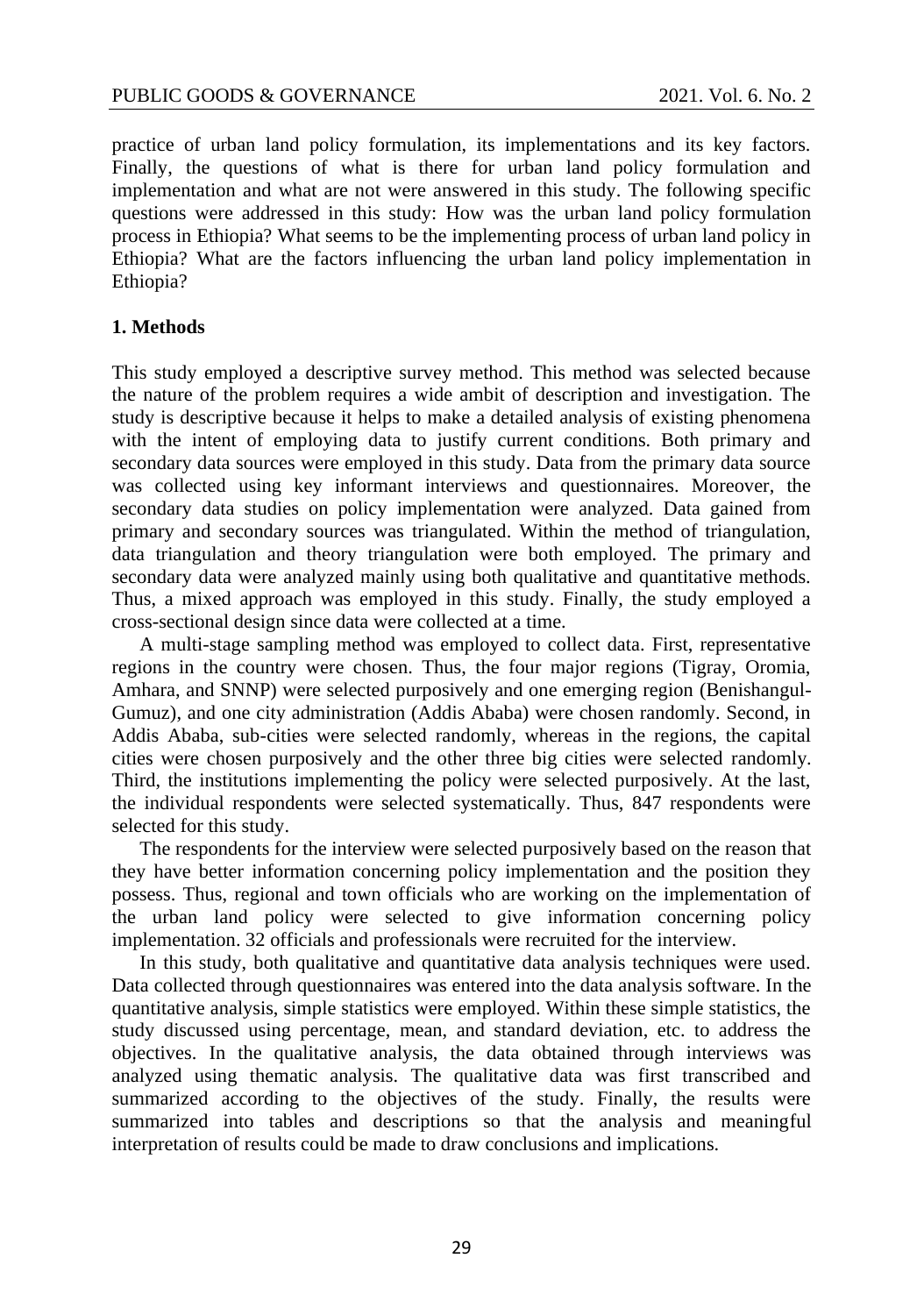# **2. Results and discussions**

This chapter analyses and discusses the major findings of the research based on the survey collected in the study area. The variables were presented using tables and percentages to indicate the findings on the policy formulation and implementation process of the policy. First, the policy formulation process in Ethiopia was presented and then, the implementation process.

## **2.1. Policy formulation process**

| Variables                                             | Cases in percent |      |           |              | Mean      |      |
|-------------------------------------------------------|------------------|------|-----------|--------------|-----------|------|
|                                                       | <b>SDA</b>       | DA   | <b>UN</b> | $\mathsf{A}$ | <b>SA</b> |      |
| The urban land policy formulation was                 | 13.1             | 29.5 | 34.9      | 19.0         | 3.4       | 2.70 |
| participatory                                         |                  |      |           |              |           |      |
| Citizens participate in policy-making                 | 18.1             | 35.9 | 28.0      | 15.5         | 2.6       | 2.48 |
| through formal means                                  |                  |      |           |              |           |      |
| There is a strong legal framework that                | 14.7             | 34.4 | 28.1      | 19.7         | 3.0       | 2.61 |
| maintains active participation of key<br>stakeholders |                  |      |           |              |           |      |
| The policy is formulated based on                     | 17.2             | 43.1 | 26.9      | 11.4         | 1.3       | 2.36 |
| consent of beneficiaries                              |                  |      |           |              |           |      |
| Attitude surveys were made from the                   | 14.5             | 39.0 | 27.3      | 16.2         | 3.0       | 2.54 |
| community on the policy formulation                   |                  |      |           |              |           |      |
| process                                               |                  |      |           |              |           |      |
| community appointed<br>The<br>a few                   | 14.0             | 40.4 | 26.8      | 15.6         | 3.2       | 2.53 |
| representatives as advisory groups who                |                  |      |           |              |           |      |
| have influenced the policy makers                     |                  |      |           |              |           |      |
| The responsibility of policy formulation              | 15.9             | 40.7 | 27.4      | 13.7         | 2.4       | 2.46 |
| was shared between the people and                     |                  |      |           |              |           |      |
| policy makers                                         |                  |      |           |              |           |      |
| The policy formulation was initiated and              | 17.8             | 42.1 | 23.9      | 11.5         | 4.8       | 2.43 |
| influenced from the people                            |                  |      |           |              |           |      |
| The people had genuine power in the                   | 21.3             | 41.2 | 25.2      | 11.0         | 1.3       | 2.29 |
| policy formulation process                            |                  |      |           |              |           |      |
| The people were allowed for feedback                  | 17.5             | 42.2 | 26.3      | 12.5         | 1.5       | 2.38 |
| and negotiation in the policy formulation             |                  |      |           |              |           |      |
| process                                               |                  |      |           |              |           |      |

## **Table 1: Participation on urban land policy formulation process**

NB: *SDA=Strongly Disagree; DA=Disagree; UN=Uncertainty; A=Agree; SA=Strongly Agree*

*Source: surveys made by the author*

As it is indicated in Table 1, the mean scores of all the items are below 3.00 which shows a tendency towards the negative side. Most of the scores are reclined on the disagree position and some of them are on the uncertain position but there is no item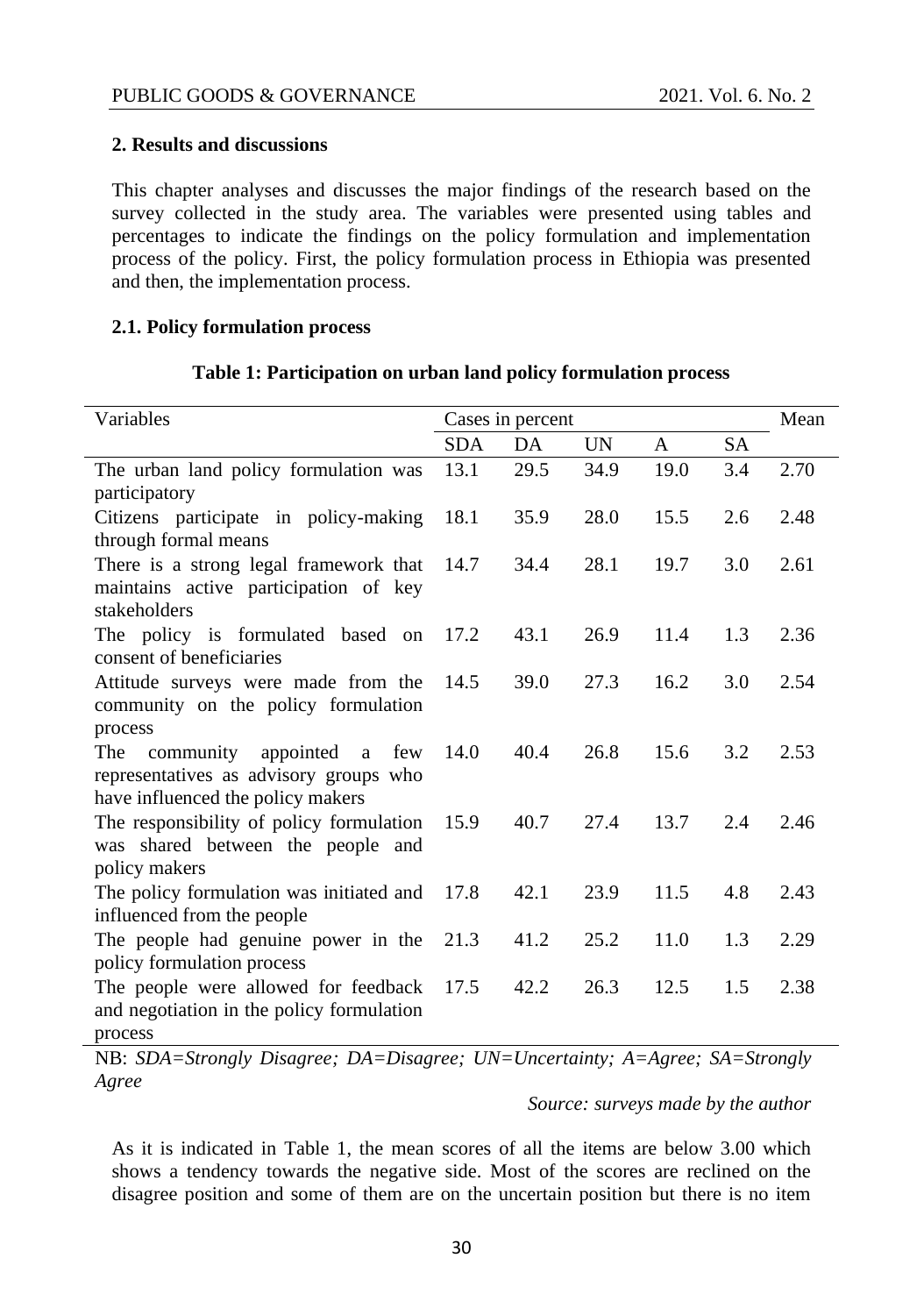above the mean. This means that most of them agreed that the policy formulation process was not participatory while some were not sure about it.

Moreover, the interview results indicated that the policy formulation process was not participatory at the grassroots level. The majority of the experts and implementers do not have a thorough understanding of the formulation process of the policy. Even they do not know how and when it was formulated. Higher regional officials revealed that the participation of every citizen in the policy formulation process is impossible; instead, citizens get to reflect their opinion through their representatives. So, some higher regional officials and representatives have participated in the discussion and ratification process but the society did not participate directly in the formulation process of the urban land policy because the mandate was given to the federal policymakers. Thus, the policy was formulated only by the federal bodies (federal policymakers) without massive participation of the lower bodies or implementers.

For instance higher government official remarked: *Society didn't get the chance to participate and give input directly not only to the policy formulation but also to the formulation of proclamations, rules, and regulations. As a result, we faced various challenges while implementing the policy, proclamations, and rules and regulations. Society was simply a distant observer on the policy formulation process.*

| Variables                                                                                                        | Cases in percent |      |      |      | Mean |      |
|------------------------------------------------------------------------------------------------------------------|------------------|------|------|------|------|------|
|                                                                                                                  | SDA              | DA   | UN   | A    | SА   |      |
| Consultation was made with the direct<br>beneficiaries                                                           | 15.1             | 32.7 | 32.3 | 17.8 | 2.2  | 2.59 |
| Different groups consulted in the policy<br>formulation                                                          | 15.2             | 34.1 | 28.2 | 17.6 | 5.0  | 2.63 |
| Public feedback was taken seriously so<br>as to meet citizens priorities                                         | 17.6             | 39.4 | 26.0 | 12.3 | 4.3  | 2.50 |
| Key stakeholders are consulted to test the<br>appropriateness and workability of the<br>policy                   | 13.7             | 36.7 | 32.3 | 15.2 | 2.2  | 2.55 |
| Public hearings included in the policy<br>formulation                                                            | 15.2             | 37.4 | 28.8 | 14.1 | 4.3  | 2.59 |
| The policy formulation followed two-<br>way flow of information $b/n$ officials $\&$<br>community and vice-versa | 17.5             | 45.3 | 21.3 | 13.8 | 2.2  | 2.37 |

## **Table 2: Consultation on urban land policy formulation process**

NB: *SDA=Strongly Disagree; DA=Disagree; UN=Uncertainty; A=Agree; SA=Strongly Agree*

## *Source: surveys made by the author*

Table 2 shows that there was no consultation made at the time of policy formulation with the beneficiaries and other stakeholders. The public feedback was not taken into consideration and there was no two-way communication between the people and policymakers. The mean score of all items is below average. This indicates either that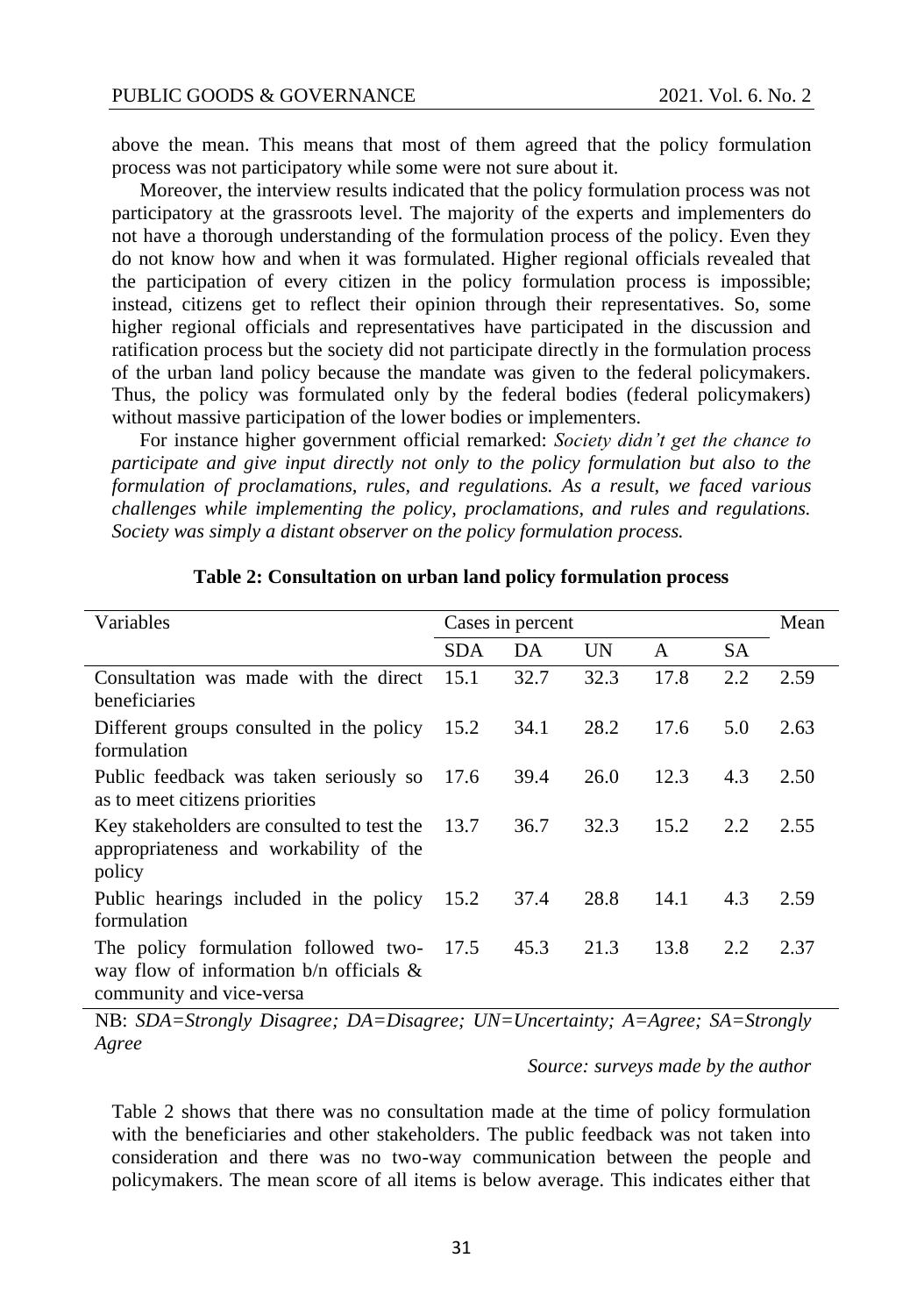the implementers are not sure about the consultation or that there was no appropriate consultation in the policy formulation process.

The regional government official revealed that: *Most of the time policies are formulated without participating and consulting the direct beneficiaries, implementers, and other stakeholders. The professionals who have a thorough knowledge of the area are not also consulted. However, it gets down to the ground for implementation. Thus, the urban land policy is not including the interest of the majority with low income.* 

The interview results indicated that a consultation with the concerned bodies, especially with the direct beneficiaries, was not made. As a result, the urban agriculture in the big cities was left in danger and the income of urban peasants was negatively affected. The policy formulation process was not supported by scientific research and was realized based on the decision of the top federal policymakers. Let alone the lower classes of society, the implementers themselves were not consulted on the policy formulation process either; instead, they have provided input through a questionnaire to the proclamations, not to the policy. As a result, implementers are implementing the policy without understanding and identifying the objectives and its outcomes.

#### **2.2. Policy implementation process**

The policy is effective when its implementation process is successful. The success or failure of the policy is measured after implementation. Implementation of a policy needs a modern system and automation. Thus, the following finding discussed thoroughly what requirements were there for the effective implementation of urban land policy and what were not.

| Variables                                                                                       | Cases in percent |      |           |      | Mean      |      |
|-------------------------------------------------------------------------------------------------|------------------|------|-----------|------|-----------|------|
|                                                                                                 | <b>SDA</b>       | DA   | <b>UN</b> | A    | <b>SA</b> |      |
| There is standardized cadaster system in<br>the city/town                                       | 10.5             | 16.5 | 35.9      | 30.0 | 7.1       | 3.06 |
| There is modern digital service delivery<br>system on land in the municipality                  | 11.0             | 21.9 | 42.5      | 22.8 | 1.8       | 2.82 |
| There is automation system for land 9.4<br>registration                                         |                  | 19.6 | 48.2      | 20.7 | 2.1       | 2.86 |
| There is digital identity number and<br>standardized certificate system on land<br>registration | 10.3             | 22.8 | 40.7      | 21.8 | 4.4       | 2.87 |
| Effective action taken on the slum<br>houses in the city                                        | 10.1             | 45.0 | 27.3      | 15.7 | 2.0       | 2.54 |
| There is adequate land provision for 10.8<br>unions of the city                                 |                  | 27.9 | 42.5      | 14.4 | 4.5       | 2.73 |

**Table 3: Systems availability in the urban land policy implementation process**

NB: *SDA=Strongly Disagree; DA=Disagree; UN=Uncertainty; A=Agree; SA=Strongly Agree*

*Source: surveys made by the author*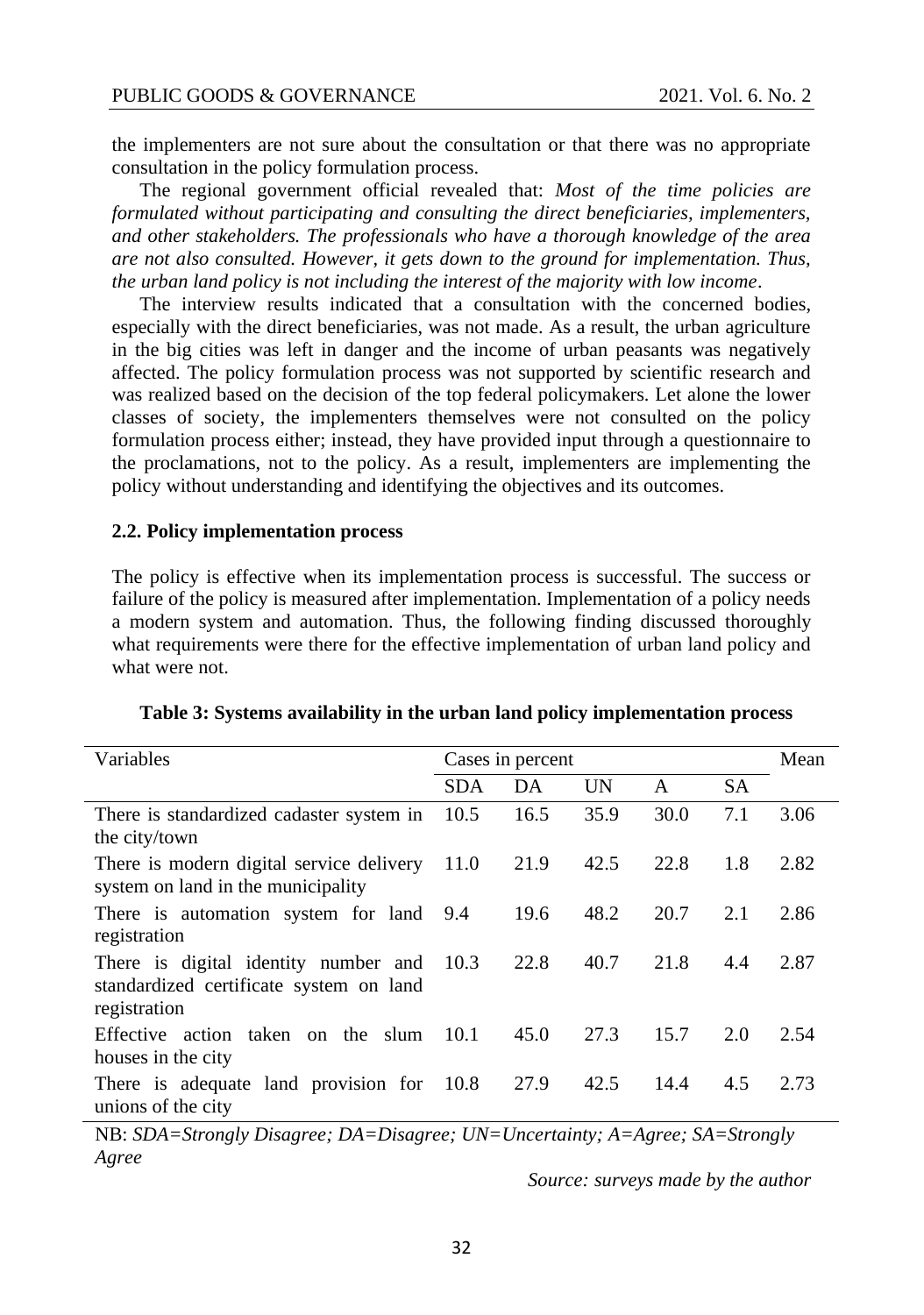Table 3 indicates that all the items except one have scored below the mean. This shows that a modern urban land administration system is not yet introduced. The urban land management system is still dependent on traditional administration mechanisms. The policy clearly described that the urban land should be administered based on standardized cadastre, modern digital service, automation system, digital identity number for plots, etc. However, these systems are not effective all over the country.

Moreover, the qualitative result indicates the same as the quantitative result. Land banking was introduced in all regions in the near past but it is not auditable and has no effective system of implementation. Therefore, it is not being implemented appropriately to control and manage the urban land. Moreover, land banking has not been started appropriately, especially in small towns. In general, the land banking system is not effective in the country, although there are beginnings. The reason for this is that a modern handling and management mechanism of the land banking system has not been implemented. There is a land inventory, but the land information system is not effective because of material shortages, a lack of human resources, and a lack of educated employees. Even though the counting of small free plots, the assignment of identity numbers to plots and their registration have been started, the disputes over the ownership rights of small free plots and other lands whose ownership is controversial have not finished. So, without accomplishing all these, it is difficult to bring them into land banking.

The cadaster system was introduced in all regions to implement the policy appropriately. The cadaster system is stand-alone as an office and it has trained professionals who run it as an office. Even though the cadaster office has been established, it is not yet decentralized at the level of all the district towns. However, it has not been functional until now because of material shortage.

The automation and digital services are not yet functional, although they are mentioned in the policy. In some regions, the plot numbers are recorded as a soft copy but still, there is a problem of possessing appropriate software. Except for AutoCAD, there is no modern system utilized in urban land management. For example, in the Tigray region, the introduction of a land parcel identification number was started but it was stopped because of unclear standards. Of course, the files and the land are now in the process of harmonization but the modern systems are not fully functional. Even though there is an interruption in the implementation process, urban land information management is relatively good. But still, there is a poor utilization of technology in the urban land management system, based on the available resources.

Table 4 shows the actions taken so far by the implementers based on the policy. The urban land policy stated that illegal actions on urban land would decrease, sustainable land provision would be assured, green areas would be developed, leases would be reviewed every year, and the problem of informal settlements would be solved.

However, it shows that the objectives and actions stated in the policy are not implemented appropriately. Except for the last item, all the items score below the mean. Therefore, there are illegal practices in the urban land management, there is a lack of green area development, no sustainable land provision, the lease is not reviewed every year and the informal settlement issue is not solved. But there is transparency in public procurement.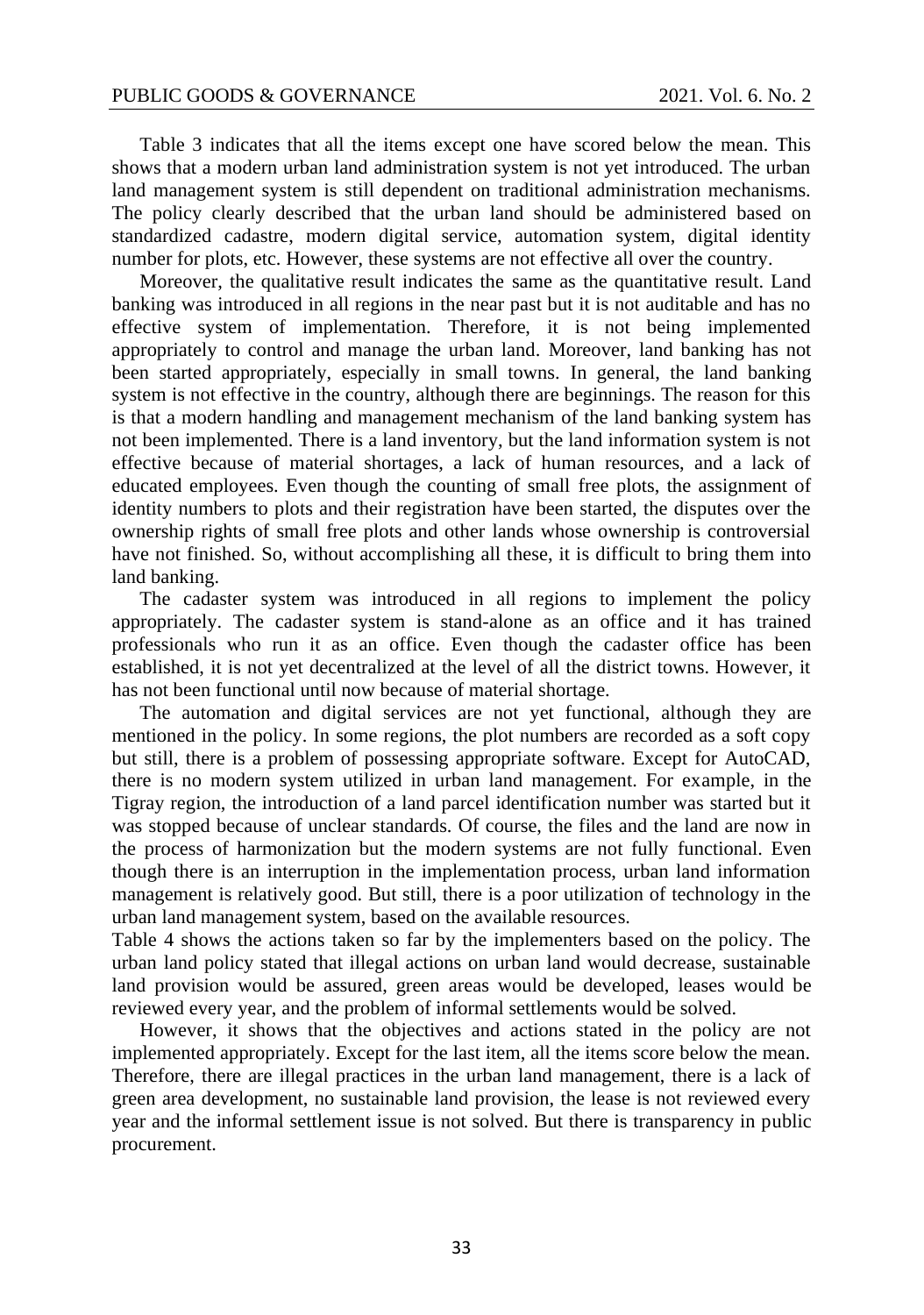| Variables                                                                                                               | Cases in percent |      |      |      | Mean      |      |
|-------------------------------------------------------------------------------------------------------------------------|------------------|------|------|------|-----------|------|
|                                                                                                                         | <b>SDA</b>       | DA   | UN   | A    | <b>SA</b> |      |
| The illegal practices in the urban land                                                                                 | 10.7             | 23.1 | 42.2 | 19.6 | 4.3       | 2.83 |
| management are decreased                                                                                                |                  |      |      |      |           |      |
| Sustainable land provision is assured                                                                                   | 12.2             | 22.9 | 43.4 | 18.9 | 2.5       | 2.76 |
| Green area development is implemented<br>based on the plan in the city/town                                             | 9.8              | 24.7 | 45.7 | 17.4 | 2.5       | 2.78 |
| The initial cost of lease reviews every<br>year                                                                         | 13.7             | 22.3 | 27.5 | 33.1 | 3.4       | 2.90 |
| The informal settlement problems are<br>solved                                                                          | 17.2             | 26.6 | 42.3 | 11.0 | 2.9       | 2.59 |
| transparent and accessible<br><i>is</i><br>There<br>information on the public procurement<br>and land allocation system | 6.5              | 38.8 | 34.3 | 16.0 | 4.3       | 3.53 |

# **Table 4: Actions taken against the urban land policy standard**

NB: *SDA=Strongly Disagree; DA=Disagree; UN=Uncertainty; A=Agree; SA=Strongly Agree*

## *Source: surveys made by the author*

Furthermore, the qualitative result indicates that illegal urban land grabbing, illegal constructions and illegal practices on the land are common. The issue of urban land grabbing has decreased somewhat but it has not stopped. The focus group discussants agreed that the lease program is not pro-poor in the country. The lease price does not take into consideration the economic capacity of the people. Therefore, the urban land remains controlled in one way or another by the few economic elites, and the poor are ostracized from the land resources. So, the lease program did not address the interest of the majority because the competition for land ownership through a lease is made among the rich and it is not based on fairness and benefit of the poor. Thus, urban land is monopolized by a few individuals.

The interviewee explained that the policy has clear objectives and strategies. Moreover, it has good proclamations, rules, and regulations derived from it but there are many problems in the implementation process. The employees do not know the objectives and contents of the policy but they know the proclamations derived from the policy. Besides, except the lease proclamation, they took the view that the other proclamations on urban land were good. They agreed that the lease proclamation does not consider the capacity of the poor.

## **2.3. Factors of policy implementation**

There are numerous variables that influence policy implementation. There may be an implementation gap due to a variety of reasons, including the policy itself, the policymaker, or the context in which the policy was developed. When a policy comes from the government rather than the target groups, the implementation gap will emerge from the policy itself. This implies that preparation is done from the top down. As a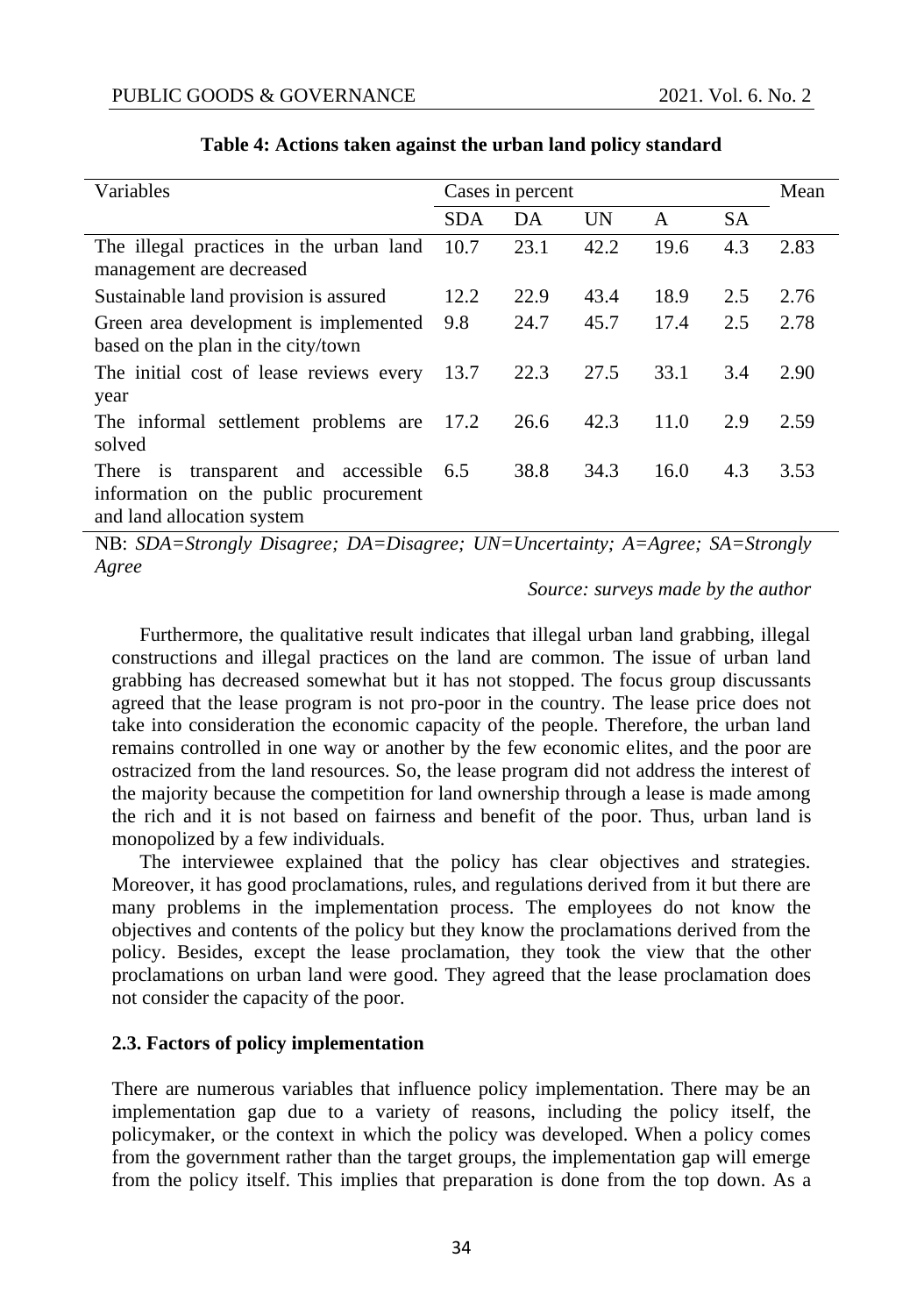result, the target beneficiaries are not permitted to participate in the creation of policies that impact their lives. In most developed countries, this is the standard (Makinde 2005).

| Factors                                         | N   | Mean   | <b>Std. Deviation</b> |
|-------------------------------------------------|-----|--------|-----------------------|
| Implementers behavior                           | 448 | 2.9116 | .92135                |
| Cooperation and involvement of<br>stakeholders  | 448 | 2.8437 | .74645                |
| Resource availability                           | 448 | 2.7035 | .83117                |
| Political issue on the policy<br>implementation | 448 | 2.6555 | .87701                |
| Leadership and governance                       | 448 | 2.7955 | .74187                |
| Team work                                       | 448 | 3.1873 | .82312                |
| Skill and ability of implementers               | 448 | 3.1479 | .79843                |
| Motivation of implementers                      | 448 | 3.1533 | 1.05677               |

## **Table 5: Factors of urban land policy implementation**

## *Source: surveys made by the author*

Table 5 shows the factors of policy implementation and their score. The results show that teamwork, motivation and skills, and the ability of implementers are not the major factors affecting urban land policy implementation. Teamwork consists of the collaboration of implementers, the employment of reform tools and teams with different skills. Skill and ability consist of the qualification, experience, problem-solving skill, and analytical skill of implementers. Motivation consists of the recognition, effective evaluation, and incentives of implementers. Although the qualitative result shows that the motivation and the skills of implementers are the main problems, these results show otherwise: the behavior of implementers, the cooperation and involvement of stakeholders, resource availability, political issues, and leadership and governance appear to be the factors most affecting urban land policy implementation.

Moreover, many factors were identified from the interview discussions. Accordingly: the economic capacity of the country, the population increment, the complexity of illegal work on urban land, problems with commitment and sincerity, problems with service delivery, delays in the approval of housing plans, a lack of responsibility, a delay in addressing problems and the problem of good governance are the challenges in the implementation process. Further, fluctuating regulations, a lack of human resources, a shortage of budget, the dread of employees in making decisions (since land is a sensitive issue), a lack of materials, low levels of technology, a lack of qualified and competent workers, a lack of training, etc. are other challenges. Besides, leaders being changed before addressing the case at his/her hand is another major problem. The institutions are not led by professionals rather the leaders are appointed based on political affiliation. As such, they decide to consider the political issues, not rules and regulations.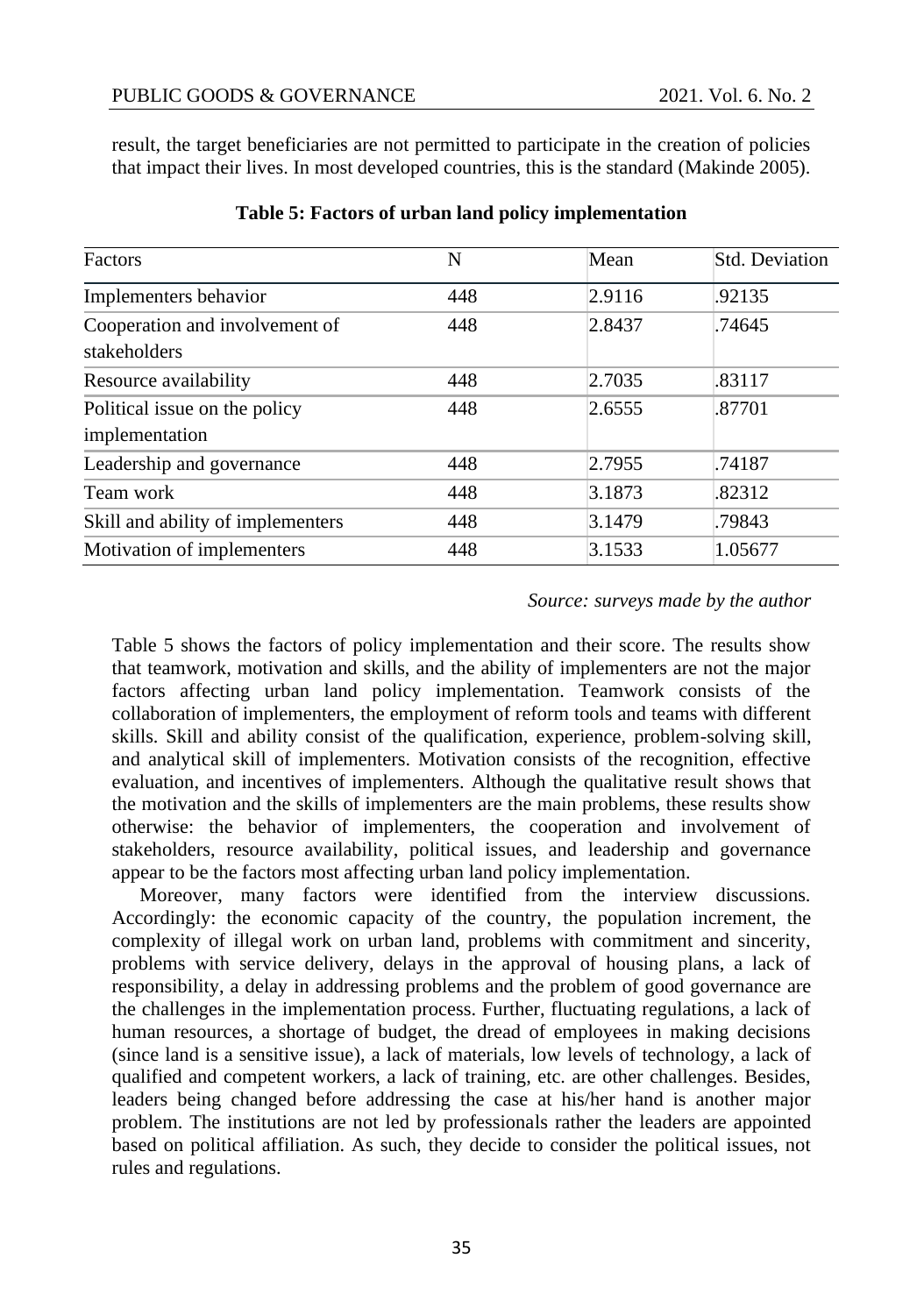The lack of impartial and quick service delivery on land (especially during the implementation of plans to legalize the existing tenure on lands incorporated from rural to urban status), and lack of control over illegal buildings are challenges. Moreover, urban lands that are taken for business purposes are frequently changed to residences. Investors take a large plot of land based on an agreement for development purposes, but they do not follow along with the agreement. Even though the regulation obliges them to adhere to the agreement, the implementers do not influence or punish them. So, when it comes to investors, the rule is commonly violated. Other problems include the lack of automated mechanisms, the delaying of compensation and the lack of land provisions to youth associations.

The informal settlement issue is one of the headaches of the local government in the implementation process of urban land management policy. The government is still unable to address the issue of informal settlements.

## **Conclusions**

In the formulation of urban land management policy, citizens, implementers and other stakeholders were not part of the policymaking process. It was formulated by the top policymakers and sent down to the implementers. Therefore, the majority of the experts and implementers did not have a thorough knowledge and understanding of the policy. Besides, there was no consultation made at the time of policy formulation with the beneficiaries and other stakeholders. The public feedback was not taken into consideration and there was no two-way communication between the people and policymakers. All these have negative implications on the implementation process of the policy. Thus, they are implementing the policy without having enough knowledge on the purpose, content, and outcome of the policy. Even though most of the implementers are not aware of the policy, the policy has clear and understandable objectives, it is inclusive, and it has good implementation strategies. However, the urban land policy favors the few wealthy individuals rather than the poor who make up the majority population of the country. The poor are not only segregated from the economic benefit of urban land but also oppressed because of it.

In the implementation process of the policy, there are stories of success and failure. The modern urban land administration system is not yet introduced. The urban land management system is still dependent on traditional administration mechanisms. The policy clearly describes that the urban land should be administered based on standardized cadaster and the use of modern digital services, automation systems, digital identity numbers for plots, etc. However, these systems are not being implemented effectively all over the country.

The study identifies major factors of policy implementation. Among the factors, the behavior of implementers, the cooperation and involvement of stakeholders, resource availability, political issues, and leadership and governance are the key factors of urban land policy implementation. Moreover, issues related to lack of commitment, resources, budget, the economy of the country, responsibility, service delivery, good governance, materials, technology, human resources, controlling illegal buildings, etc. are all among the major challenges of urban land policy implementation.

The major stakeholders had not participated during the policy formulation process. So, there is little acceptance or support from society in the implementation process of